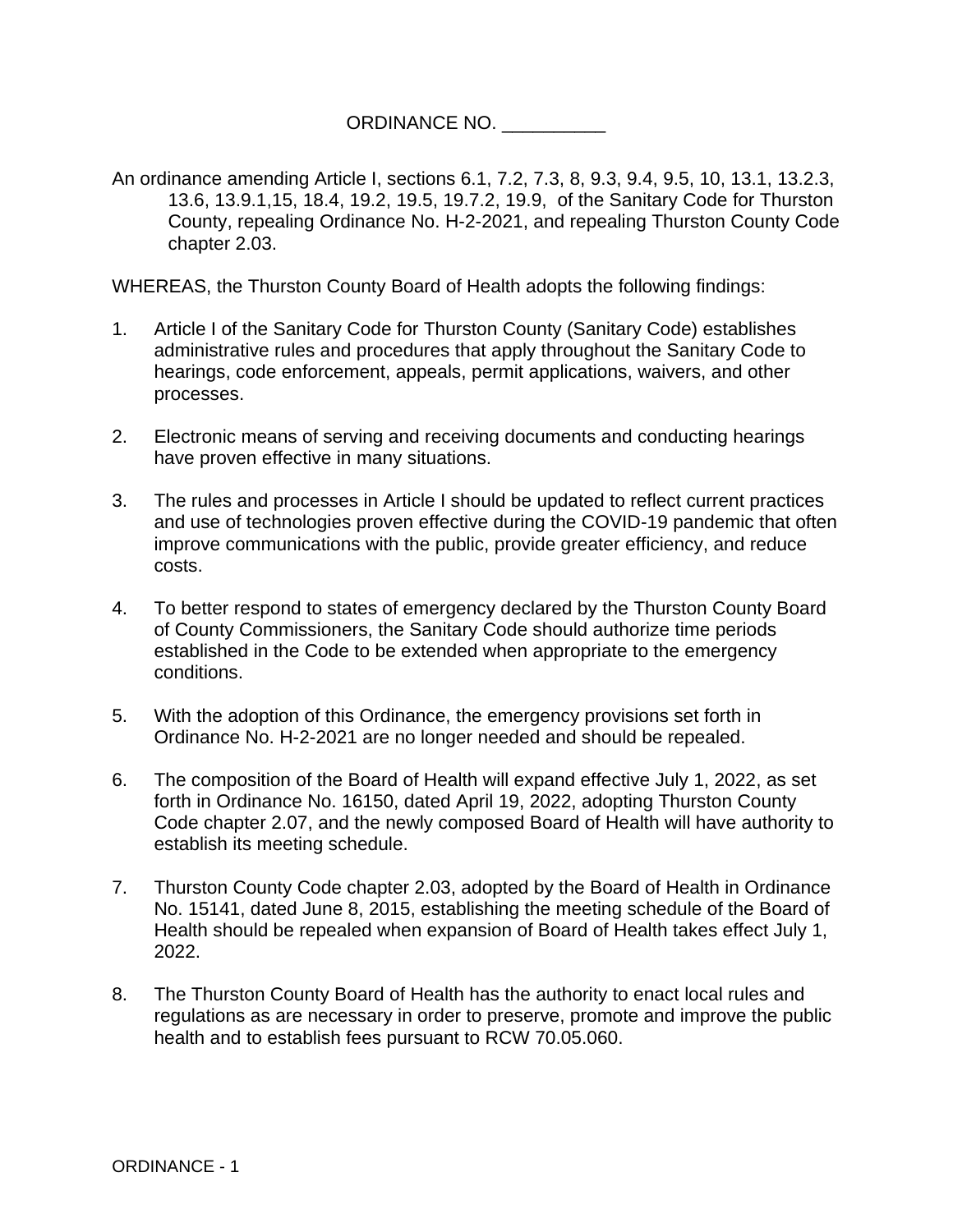NOW, THEREFORE, THE THURSTON COUNTY BOARD OF HEALTH hereby ordains as follows:

SECTION 1. Article I, section 6.1 of the Sanitary Code for Thurston County is amended to read as follows:

6.1 **Applications**. All applications for a license, permit, certificate, inspection or written approval by the health officer shall be made upon forms, including electronic methods where available, provided by the Department and shall be signed by the applicant or the applicant's authorized agent who shall be the person responsible for conformance to the conditions of the license, permit, certificate, inspection or written approval. Applications shall contain all data, information, plans and specifications required by the health officer.

SECTION 2. Article I, section 7.2 of the Sanitary Code for Thurston County is amended to read as follows:

7.2 **Service**. The health officer shall serve the notice of violation upon the person to whom it is directed, either personally, or by mailing a registered or certified copy of the notice of violation to such person at their last known address, or by email to any person who has provided their email address to the department. In case of service by mail, such service shall be regarded as complete upon deposit in the U.S. Mail, properly stamped and addressed. The department may also post a notice on the property of the person with the alleged violation requesting that telephone or mail contact be initiated in order to resolve alleged Code violations. Any other means of service shall be considered adequate if the addressee provides written confirmation of receipt of service.

SECTION 3. Article I, section 7.3 of the Sanitary Code for Thurston County is amended to read as follows:

7.3 **Emergency**. Whenever the health officer finds that a health hazard resulting from a violation of this Code exists which requires immediate action to protect the public health he/shethe health officer may, without notice, issue an order reciting the existence of such an emergency and requiring that such action be taken as he/she may the health officer deems necessary to meet the emergency including the suspension of any license, permit or certificate. Notwithstanding any other provisions of this Code, such order shall be effective immediately upon service as provided in Section 7.2. Any person to whom such an order is directed shall comply therewith immediately, but upon petition to the health officer as provided in Section 8, shall be afforded a hearing as soon as possible. In the case of a food establishment, an expedited hearing may be requested in accordance with Section 8.10. Any appeal of an emergency order shall not act as a stay of the required action.

SECTION 4. Article I, section 8 of the Sanitary Code for Thurston County is amended to read as follows:

## **SECTION 8 ADMINISTRATIVE HEARING**.

8.1 **Right to Administrative Hearing**. Administrative hearings may be convened for the following causes: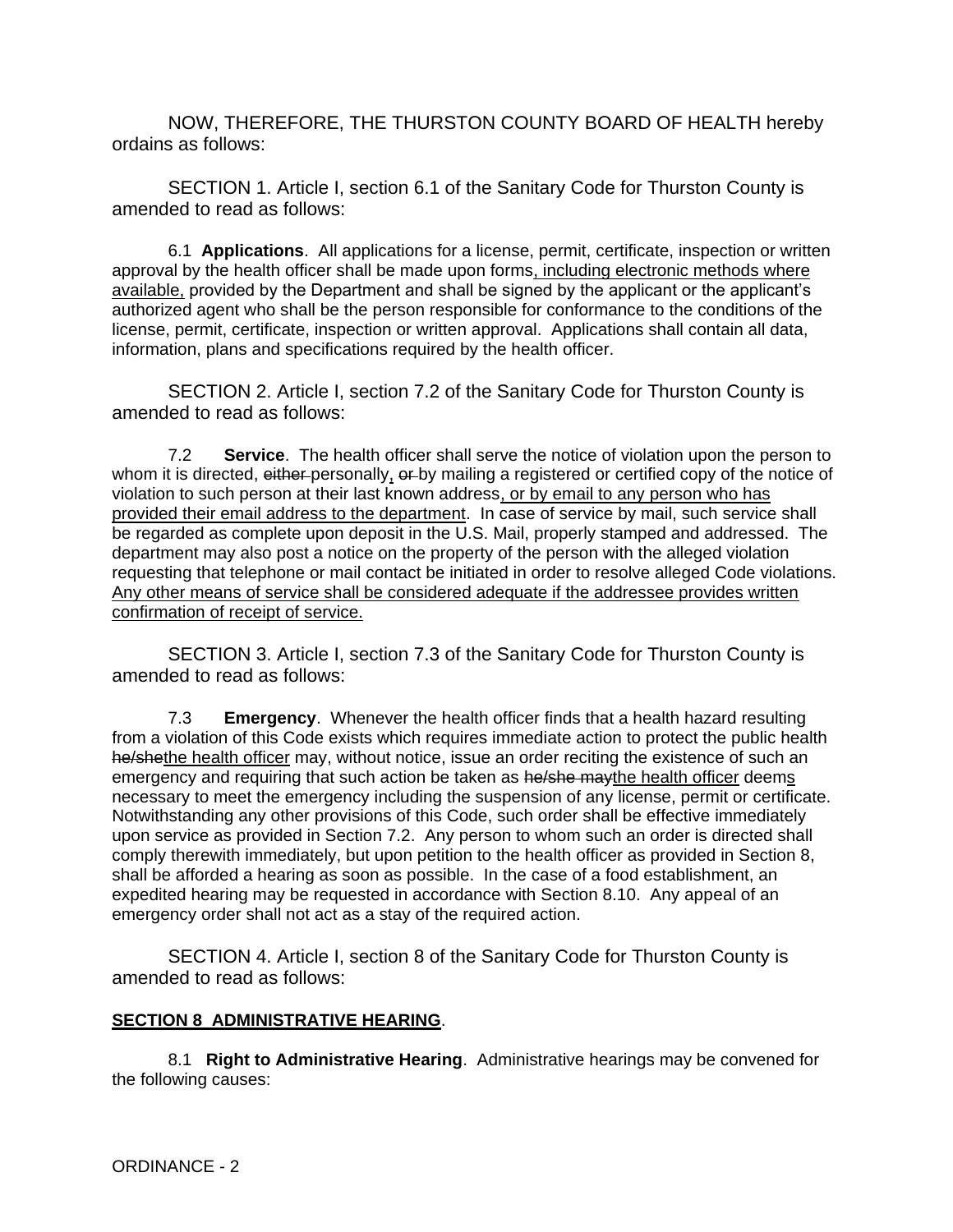- (a) Any aggrieved person may appeal any order, requirement, permit, decision or determination made by the health officer or an administrative official in the administration or enforcement of the Sanitary Code; or
- (b) other appropriate reason set forth in this Code or in Washington State laws and regulations administered by the health officer, or
- (c) upon request of the health officer, the hearing officer may convene a hearing to review a food establishment's operating conditions and compliance with applicable laws, rules, or permit requirements.
	- 8.1.1 A request for a hearing shall be filed in writing with the department accompanied by required fees within fifteen calendar days of the date of the notice of the decision being appealed, on a form provided by the department. The hearing request shall operate as a stay of the required action or decision, except in the case of an order issued under 7.3 (Emergency) of this Article. The hearing shall be conducted within thirty calendar days of filing the request for hearing, unless alternative scheduling is agreed to by mutual agreement of the parties.

8.2 **Content of Administrative Hearing Request.** Any person requesting a hearing pursuant to Section 8.1 shall provide the following information to the department:

- (a) name, telephone number and mailing address;
- (b) permit applicant's name and mailing address, if applicable;
- (c) if real property is involved, the address and parcel number of the property, and the property owner's name and mailing address;
- (d) a statement setting forth how the person is aggrieved and has standing to request a hearing;
- (e) a summary of the nature of the dispute or reason for the request;
- (f) a summary of the relief or remedy requested; and
- $(q)$  a copy of the decision, notice, order, or determination being appealed, if applicable.

8.3 **Notification of Administrative Hearing**. Notice of an administrative hearing shall be given to the person requesting the hearing, the applicant and property owner, as applicable. Administrative hearings may be conducted telephonically, or by other electronic means at the discretion of the hearing officer. Such notice shall:

- (a) be in writing;
- (b) include a brief and concise description of the cause for the hearing;
- (c) state the date, time and location or means of conducting the administrative hearing; and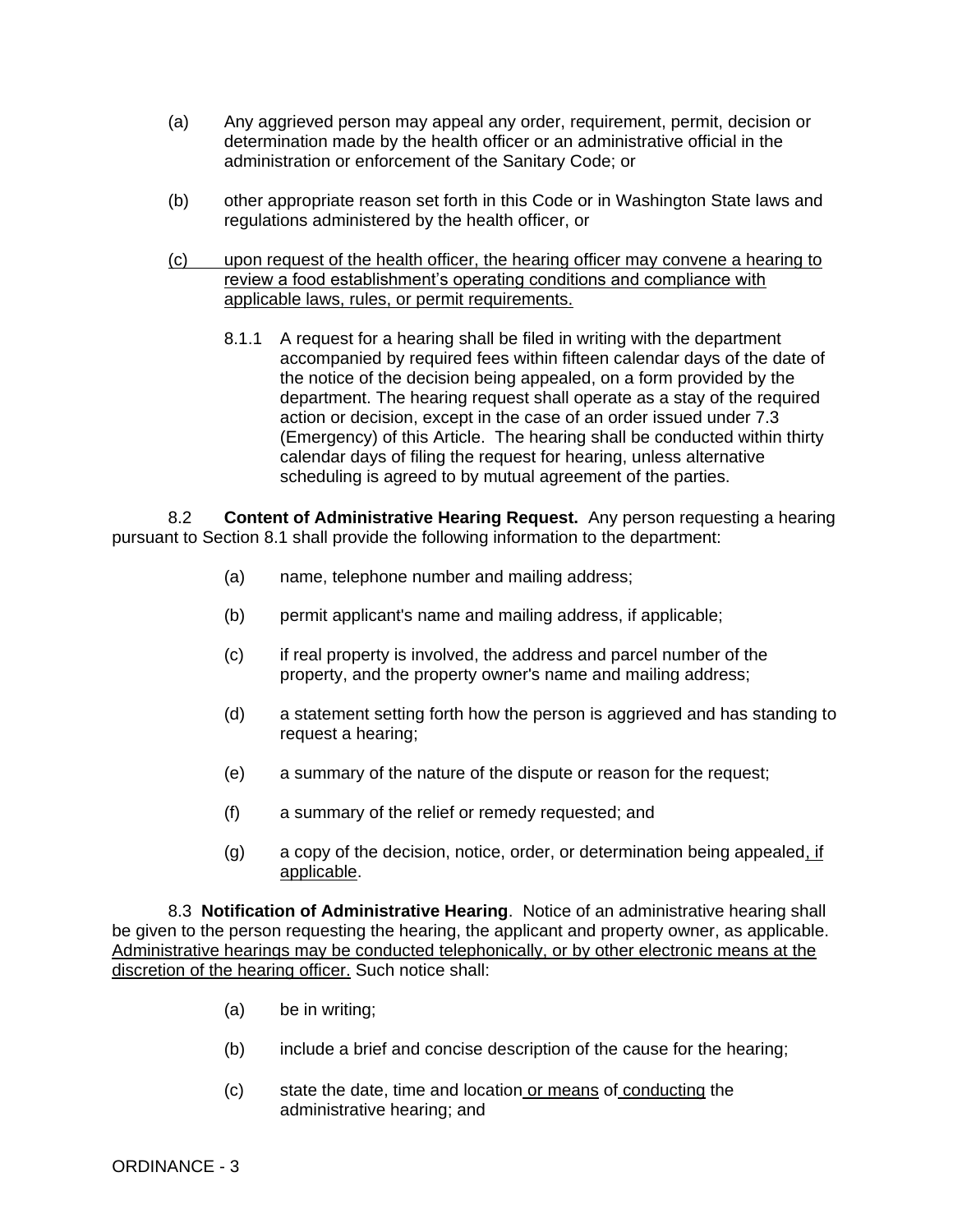(d) be served upon the person in the manner provided in Section 7.2.

8.4 **Prehearing Conference with Hearing Officer**. The hearing officer may require the parties to attend a prehearing conference at least three (3) calendar days prior to the scheduled hearing. The prehearing conference may be conducted electronically, telephonically, or, at the discretion of the hearing officer, in any manner that provides for affected parties to participate over the telephone. The purpose of the prehearing conference is to discuss process, settlement and/or summary disposition, clarification and jurisdiction of issues raised in the request for hearing.

8.5 **Settlement**. If settlement is reached at any time prior to the hearing before the Hearing Officer, a written settlement agreement may be issued in lieu of a written decision by the hearing officer. All parties must sign the settlement agreement. A settlement agreement shall be final and may not be appealed. If a settlement agreement is reached at least seven calendar days prior to the Hearing Officer conducting the hearing, 80% of any appeal or hearing fee paid shall be refunded.

8.6 **Administrative Hearing Procedures**. The administrative hearing shall be an open record hearing presided over by the hearing officer. The administrative hearing shall be recorded. The administrative hearing shall be opened with a recording of:

- (a) the place or means of conducting the hearing, time and date of the hearing;
- (b) a recording of the parties and their representatives present; and
- (c) a statement of the cause for the hearing.

The hearing officer shall then swear in all potential witnesses The persons to whom notice of the administrative hearing was given and the health officer may offer such evidence as they deem necessary and shall produce such evidence as the hearing officer may deem necessary to obtain an understanding and determination of the issues, provided that the hearing officer may establish deadlines requiring the parties to submit their documents prior to the hearing. The hearing officer shall determine the relevancy and materiality of the evidence offered and conformance to legal rules of evidence shall not be required. All evidence shall be taken in the presence of all parties recorded as present. Exhibits, when offered, may be considered as evidence. Affidavits and documents may be considered as evidence but shall be given only such weight as is deemed proper after consideration of any objections made to their admission. Testimony of witnesses may be presented. The hearing officer shall determine from the evidence presented at the administrative hearing whether or not the notice, decision or determination that is being appealed should be affirmed, modified or reversed. The hearing may be continued from time to time without further mailed or delivered notice. The hearing officer shall maintain an audio tape recording of the hearing and a record of the documents presented.

8.7 **Failure to Attend**. If any party who requests an administrative hearing fails to attend or participate in a hearing or pre-hearing conference, the hearing officer may enter a decision denying the party's request, or may conduct the hearing without the participation of that party, having due regard for the interests of justice and the orderly and prompt conduct of the proceedings.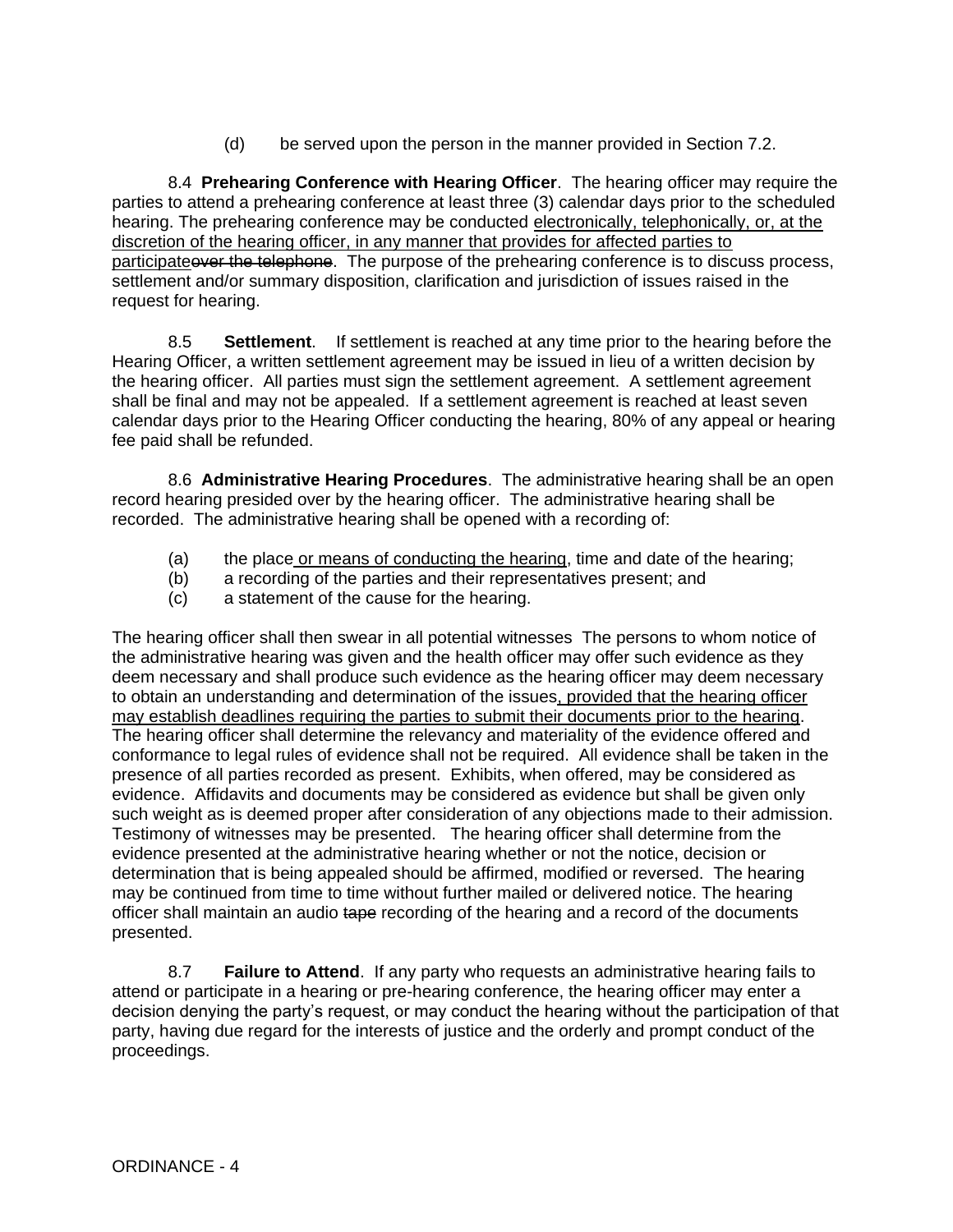8.8 **Decision by Hearing Officer**. The hearing officer shall render a written decision upon the appeal within fifteen calendar days from the conclusion of the hearing, unless a longer period is agreed upon by the parties and the hearing officer, as follows:

- (a) The decision shall contain a synopsis of the testimony and arguments presented, the hearing officer's findings of fact and conclusions of law, and a statement of the decision or order.
- (b) Within five calendar days of its issuance, copies of the decision shall be mailed or delivered to the last known address or email address, if provided, of the applicant, the appellant, the property owner, the Clerk and all parties of record.

## 8.9 **Reconsideration or Clarification by Hearing Officer**.

- (a) **Reconsideration**. Any party of record may file a written request for reconsideration within ten calendar days of the date of the hearing officer's decision. The reconsideration request must state a specific error of fact or law and must state the basis for the reconsideration request. The party requesting reconsideration must serve a copy of the request on all other parties of record. No party may file a response to the request unless requested by the hearing officer. Within fifteen calendar days of receiving the request the hearing officer may deny the request, revise the decision based on the record without additional hearing, or schedule an additional hearing or timeline for the parties to submit a response. Any hearing shall be conducted in accordance with Section 8.6. The hearing officer's decision shall be issued within fifteen calendar days after a hearing or any deadline to submit a response.
- (b) **Clarification**. Any party of record may request clarification of the hearing officer's decision at any time except when appeal or review of the decision is pending. The party requesting clarification must serve a copy of the request on all other parties of record. No party may file a response to the request unless requested by the hearing officer. Within fifteen calendar days of receiving the request for clarification, the hearing officer shall issue a clarification, deny the request or notify the parties of a timeline to submit a response. The hearing officer's decision shall be issued within fifteen calendar days after any deadline to submit a response.

8.10 **Food Establishment Expedited Hearing**. If an emergency order issued pursuant to section 7.3 or an order of immediate suspension or revocation of a food establishment permit is issued to a food establishment, the holder of the food establishment permit or person in charge of the food establishment may submit a written request for an expedited hearing along with the applicable fee within three calendar days of service of the order. Upon receipt of a timely request for an expedited hearing, a hearing shall be held within one business day of the request, unless a longer period is agreed upon by the parties and the hearing officer.

> 8.10.1 Notice of the date, time, and location or means of conducting the hearing shall be given to the permit holder and the health officer by telephone, email, fax, or other manner deemed appropriate by the hearing officer.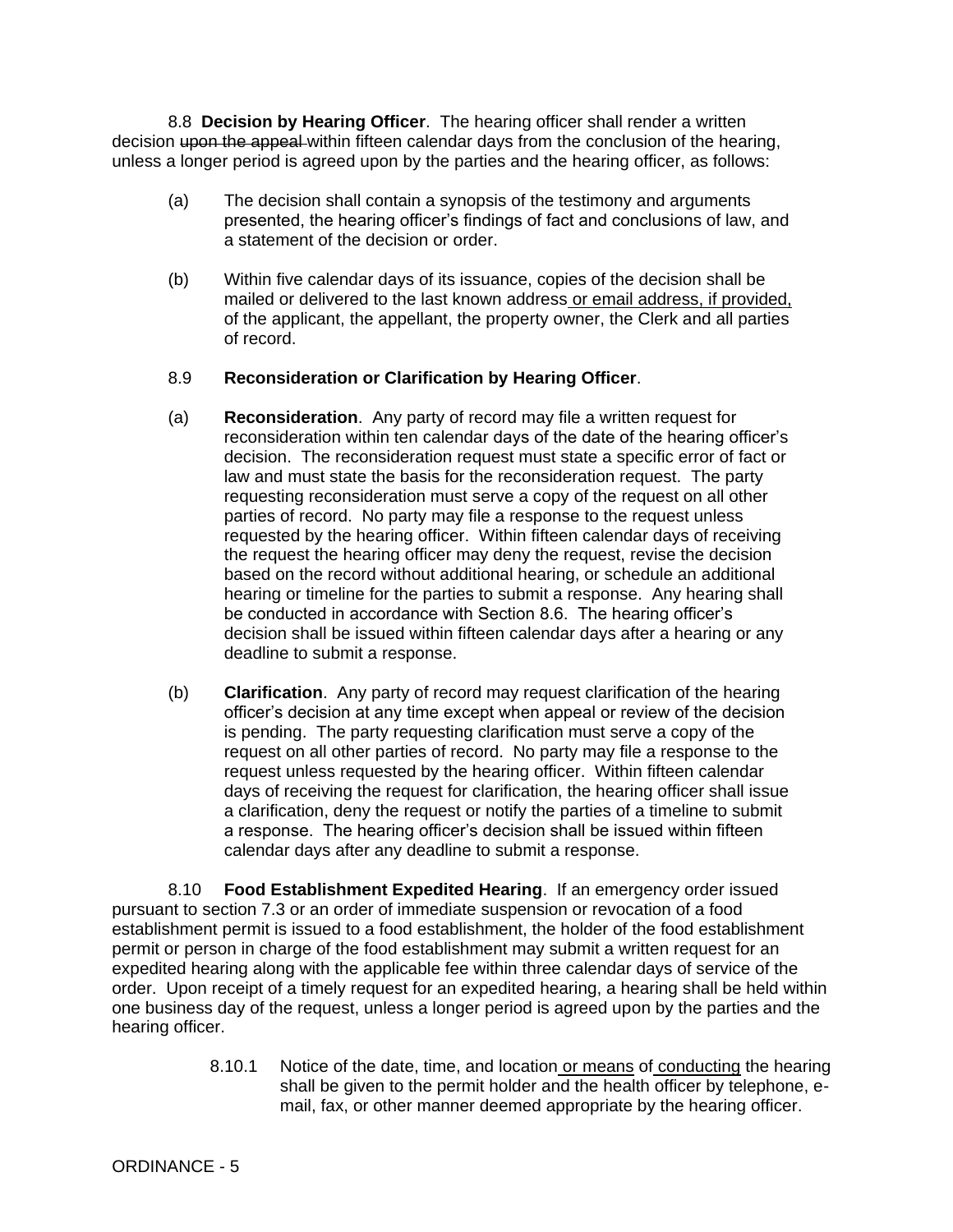- 8.10.2 The hearing shall be informal without the requirement for procedural formalities and all relevant information presented will be considered by the hearing officer. Upon conclusion of the hearing, the hearing officer shall issue a summary decision within 48 hours affirming, modifying or reversing the order, without the need for findings of fact and conclusions of law.
- 8.10.3 There shall be no right of appeal of the hearing officer's expedited hearing decision. Any party may, however, request a full hearing pursuant to section 8.1 by filing the hearing request in accordance with section 8.1.1 within fifteen calendar days of the date of the initial emergency order, permit revocation or permit suspension.

SECTION 5. Article I, section 9.3 of the Sanitary Code for Thurston County is amended to read as follows:

9.3 Content of Notice of Appeal to the Board. The notice of appeal shall concisely specify the appellant's issues on appeal stating the specific exceptions and objections to the hearing officer's decision being appealed, and shall cite by reference to section, paragraph and page, the provisions of the hearing officer's decision which are being appealed and the specific relief requested. The Notice of Appeal shall also clearly state how the appellant is aggrieved by the hearing officer's decision and demonstrate that she or hethe appellant has standing to appeal. A written memorandum that the appellant may wish considered by the Board may accompany the notice.

SECTION 6. Article I, section 9.4 of the Sanitary Code for Thurston County is amended to read as follows:

9.4 **Notice of Closed Record Appeal Meeting Before the Board**. The Clerk shall schedule a closed record appeal hearing before the Board, which shall be held no later than 50 calendar days following the date the appeal was filed. The Clerk shall notify parties of record that an appeal has been filed and that copies of the Notice of Appeal and appellant's memorandum may be obtained from the Clerk. The notice to the parties shall also state the date, time, and place or means of conducting the hearing at which the closed record appeal meeting will be held, and that the parties of record wishing to respond to the request may submit written memoranda to the Board of Health within fourteen calendar days from the date of the notice. The memorandum shall not include the presentation of new evidence and shall be based only upon facts presented to the hearing officer. Any party may submit a written request to the Board for an extension of time within which the memorandum may be filed; provided that the request for extension is made no later than the last date the memorandum would otherwise be due. The appellant may submit a responsive memorandum within seven calendar days from the date that memoranda from parties of record are due.

SECTION 7. Article I, section 9.5 of the Sanitary Code for Thurston County is adopted to read as follows: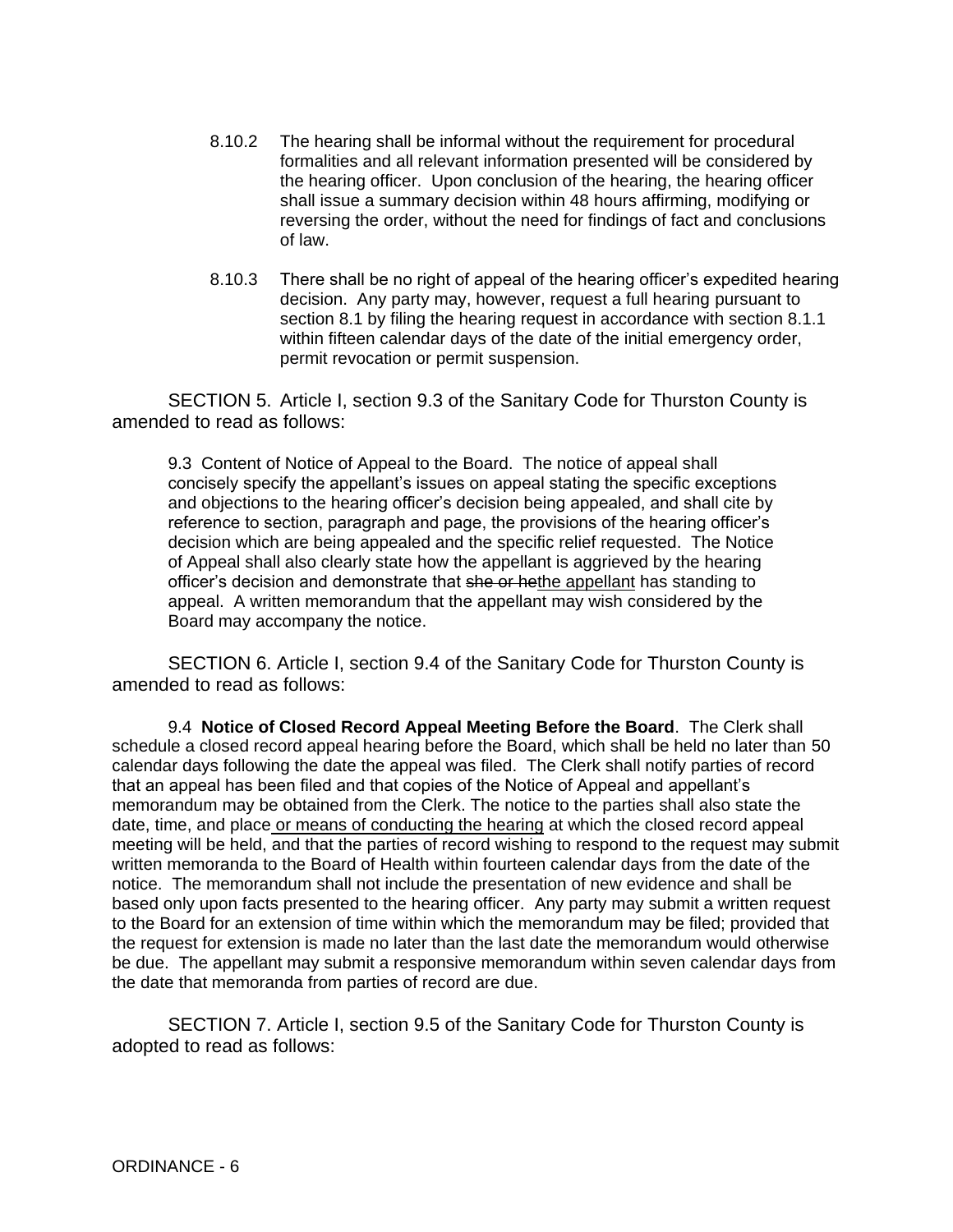9.5 **No Ex Parte Contact**. In order to assure the appearance of fairness in matters on appeal to the hearing officer or the Board, no person shall have ex parte (one sided) contact with the hearing officer or any member of the Board regarding the matter on appeal, and no person, including government officials and employees, shall attempt to interfere with or influence the hearing officer or board outside an appeal public hearing.

SECTION 8. Article I, section 10 of the Sanitary Code for Thurston County is adopted to read as follows:

**SECTION 10 JUDICIAL REVIEW**. An appeal of the decision of the Board of Health must be initiated as follows:

- (a) any decision of the Board of Health that is a land use decision as defined in RCW 36.70C.020(1) shall be filed and served in accordance with chapter 36.70C RCW.
- (b) an appeal of any other Board of Health decision shall be filed with the Superior Court and served on all parties within twenty-four calendar days from the date the Board of Health's written decision was mailed or personally served pursuant to section 7.2, or is thereafter barred.

Such appeals shall not operate as a stay of any required action or approval contained in the decision of the Board of Health.

SECTION 9. Article I, section 13.1 of the Sanitary Code for Thurston County is adopted to read as follows:

13.1 **Information Required for the Submission of a Request for Waiver of Code Provisions**. A waiver request shall include the following information:

- (a) requestor's name, telephone number and mailing address;
- (b) permit applicant's name and mailing address;
- (c) property owner's name and mailing address, if applicable;
- (d) specific code provision requested to be waived;
- (e) a detailed explanation of the request, including the reasons that the code provision cannot be met;
- (f) permit type, permit number, parcel number and address or legal description if real property is involved;
- (g) explanation and details of any alternatives that exist for the issue;
- (h) a detailed explanation as to how the waiver satisfies the approval standards set forth in subsection 13.4.;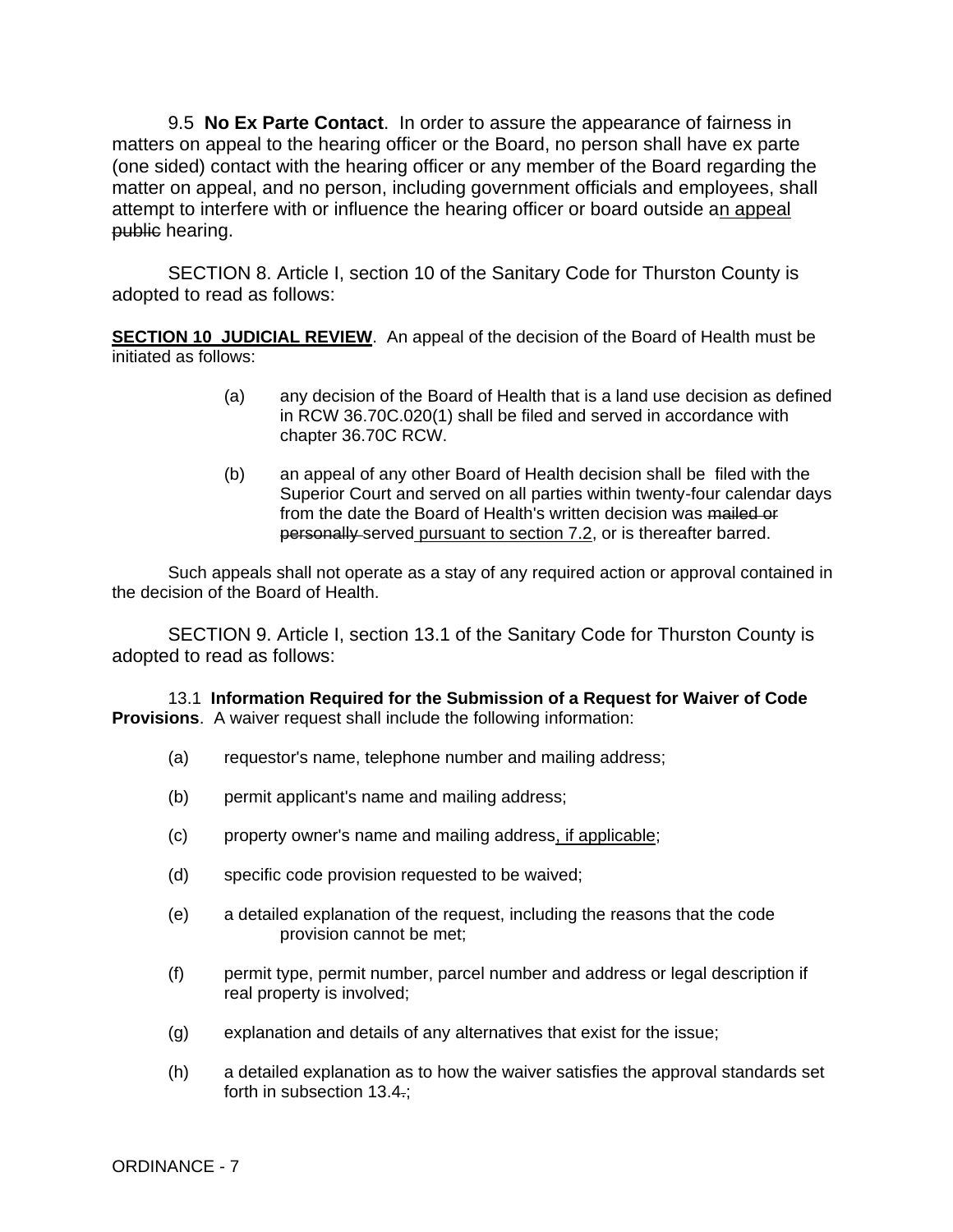- (i) a statement of whether a hearing is requested; and
- (j) a list of all persons required to be notified of the waiver request and their addresses as set forth in Section 13.2, if applicable.

SECTION 10. Article I, subsection 13.2.3 of the Sanitary Code for Thurston County is adopted to read as follows:

13.2.3 Contents of Notification. The notification of waiver request shall contain the following information:

- (a) name and address of person requesting a waiver;
- (b) permit type, permit number, parcel number and address of the property;
- (c) a brief description of the waiver request;
- (d) a statement that comments may be submitted within 15 calendar days of the date of the notice, unless a longer time period is specified in the notice;
- (e) a statement that an administrative hearing may be requested; and
- (f) the address or email address and contact information where comments are to be submitted.

SECTION 11. Article I, section 13.6 of the Sanitary Code for Thurston County is adopted to read as follows:

13.6 **Notice of Decision**. A copy of the decision shall be transmitted, within five calendar days of issuance, to the person who requested the waiver, to each person required to be notified who has submitted comment, and to each person who or has requested a copy of the decision.

SECTION 12. Article I, subsection 13.9.1 of the Sanitary Code for Thurston County is adopted to read as follows:

13.9.1 **Supplemental Process for Solid Waste Permit Variance**. The foregoing process shall be supplemental to the variance guidelines for solid waste permit variances contained in WAC 173-350-710. Any request for a solid waste permit variance must include the information specified in Section 13.1, and must also address the standards in WAC 173-350-710 $\left(\frac{7}{6}\right)$ (a) by setting forth facts showing that:

- (i) The solid waste handling practices or location will not endanger public health, safety or the environment; and
- (ii) Compliance with the provision from which the variance is sought would produce hardship without equal or greater benefits to the public.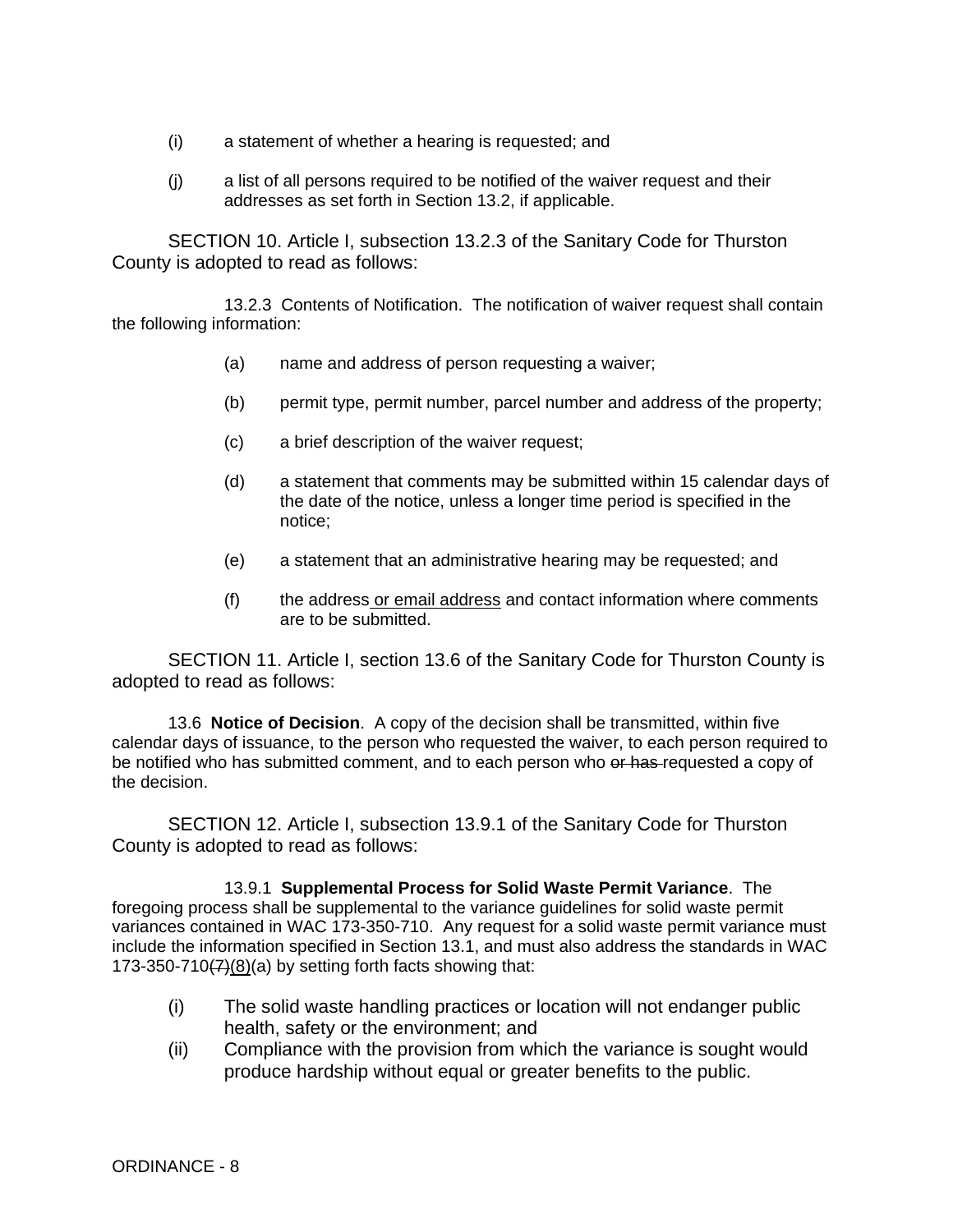SECTION 13. Article I, section 15 of the Sanitary Code for Thurston County is adopted to read as follows:

**SECTION 15 TIME COMPUTATIONS**. Any time period established in this Code shall be computed by excluding the first day from which the time period begins and counting the last day. If Thurston County offices are not open on the last day, the time period runs until the next day that Thurston County offices are open. During a state of emergency declared by the Board of County Commissioners, the health officer or hearing officer may extend any time period as appropriate to the circumstances of the emergency.

SECTION 14. Article I, section 18.4 of the Sanitary Code for Thurston County is adopted to read as follows:

18.4 **Identification of Violators**. An enforcement officer issuing a notice of civil infraction shall require the person receiving the notice to identify himself or herselfthemself by producing a valid driver's license or identicard. If the person receiving the notice is unable to produce such a card, the enforcement officer shall require the person to give name, address and date of birth. If the person is unable or unwilling to give such information, the enforcement officer may, with the assistance of a deputy sheriff, detain such person for a period of time not longer than is reasonably necessary to identify the person.

SECTION 15. Article I, section 19.2 of the Sanitary Code for Thurston County is adopted to read as follows:

- 19.2 **Contents**.The Notice of Civil Penalty shall include the following:
	- (a) the name and address of the person responsible for the violation; and
	- (b) the street address or description sufficient for identification of the premises or land upon or with which the violation has occurred or is occurring; and
	- (c) a description of the violation and a reference to the provision(s) of this Code which has been violated; and
	- (d) required corrective action and a date and time by which the correction must be completed; and
	- (e) the amount of the penalties and the dates they will accrue and a statement of any costs and expenses expended by the county that are assessed in accordance with this Code; and
	- (f) a statement indicating the right to file an appeal and request a hearing before the hearing officer; and
- (g) the number of days, up to a maximum of 30 days, that civil penalties will be assessed.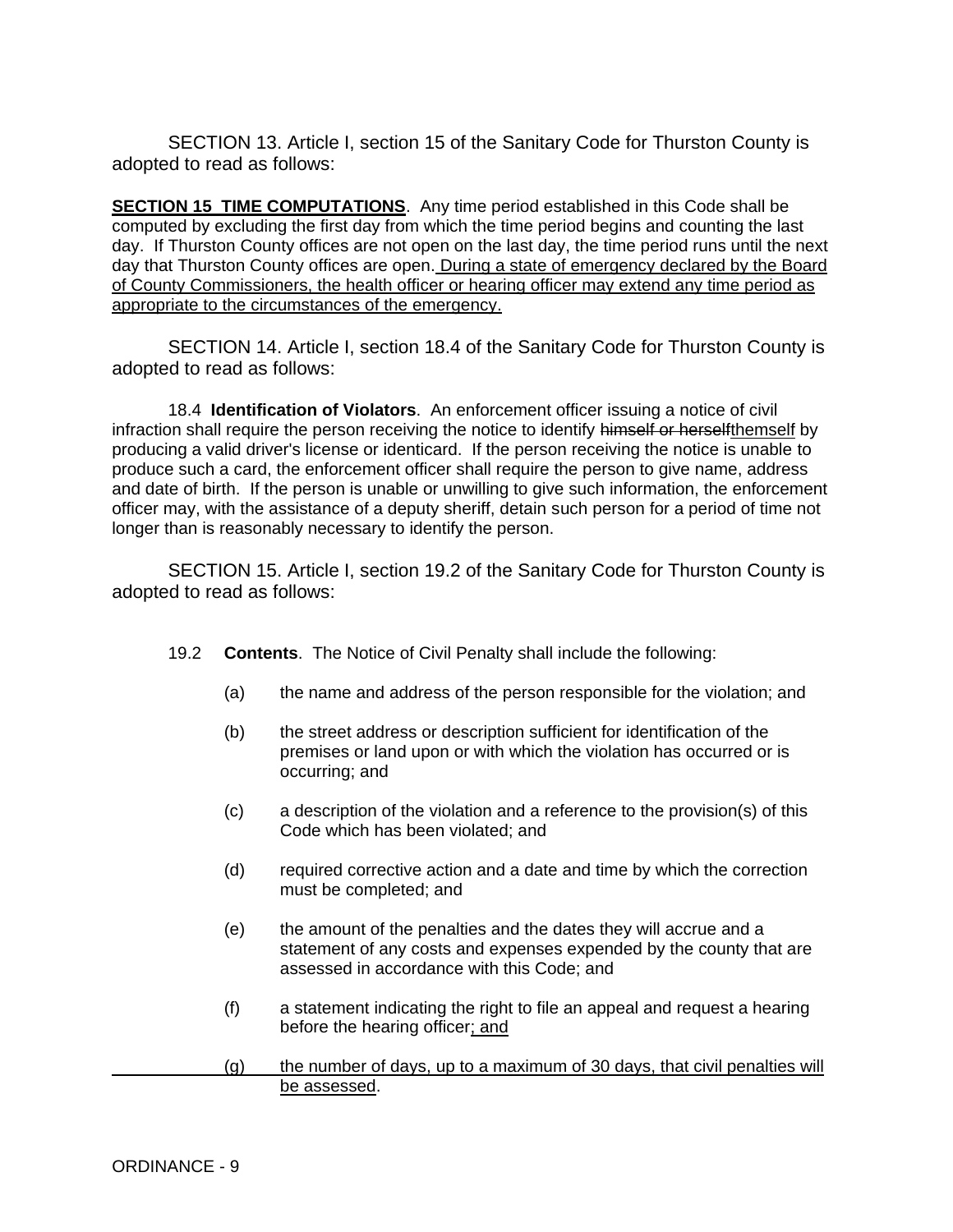SECTION 16. Article I, section 19.5 of the Sanitary Code for Thurston County is adopted to read as follows:

## 19.5 **Monetary Penalty Schedule**.

Civil penalties shall be assessed as set forth in the following schedules, provided that each notice of civil penalties may assess penalties for a maximum of 30 days. The health officer may impose additional notices of civil penalties if the violation has not been fully corrected.

19.5.1 Civil penalties for violations of Article III shall be assessed pursuant to the schedule listed in Article III, Section 8.4.

19.5.2 Civil penalties for violations of Article IV shall be assessed pursuant to the schedule listed in Article IV, Section 26.2.

19.5.3 Civil Penalties for violations of Article V shall be assessed pursuant to the schedule listed in Article V, Section 27.2.

SECTION 17. Article I, subsection 19.7.2 of the Sanitary Code for Thurston County is adopted to read as follows:

19.7.2 The monetary penalty constitutes a personal obligation of the person to whom the Notice of Civil Penalty is directed. Any monetary penalty assessed must be paid to the County as directed in the notice issued pursuant to Section 19.7.1 or the hearing officer's decision within ten thirty calendar days from the date of mailing of the notice or hearing officer's decision or such longer time period that is stated in the notice that the penalties are due.

SECTION 18. Article I, section 19.9 of the Sanitary Code for Thurston County is adopted to read as follows:

## 19.9 **Decision of the Hearing Officer**.

19.9.1 The hearing officer shall issue a decision within fifteen calendar days of the conclusion of the appeal hearing, unless a longer period is agreed upon by the parties and the health officer. The hearing officer shall determine whether the health officer has established by a preponderance of the evidence that a violation has occurred and that the required correction is reasonable and shall affirm, vacate, or modify the health officer's decision regarding the alleged violation and/or the required corrective action, with or without written conditions.

19.9.2 The hearing officer's decision shall contain the following:

- (a) the decision regarding the alleged violation including findings of fact and conclusions based thereon in support of the decision;
- (b) the required corrective action;
- (c) the date and time by which the correction must be completed;